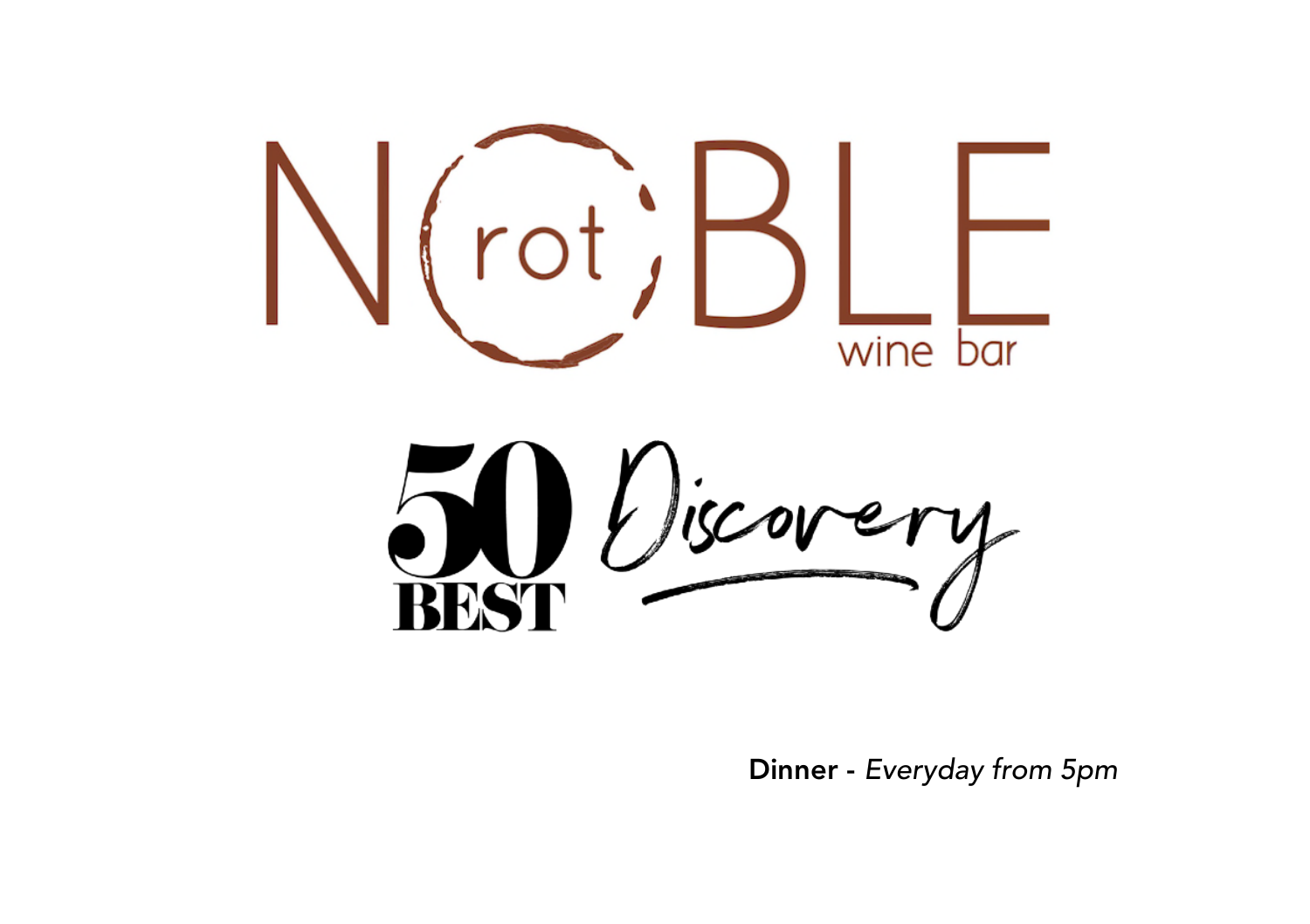



#### Oysters - Minimum 3

Changes Daily Market Price

#### **Charcuterie**

One - \$13 Two - \$24 Three - \$35 Served with cornichons

& toasted sourdough bread

Saucisson Sec - *France* Bresaola - *Italy* Prosciutto - *Italy* Chorizo Piccante - *Spain*

## Chicken Liver Parfait \$18

Served with toasted sourdough, cornichons



#### Fromage

One - \$13 Two - \$24 Three - \$35 Served with quince paste, sourdough & grapes

Vintage Waikato - *Onewhero, New Zealand* Camembert du Bocage - *Normandy, France* Moliterno al Tartufo - *Sardinia, Italy* Tomme de Chèvre - *Poitou-Charentes, France* Roquefort Papillon Noir - *Midi-Pyrenees, France*

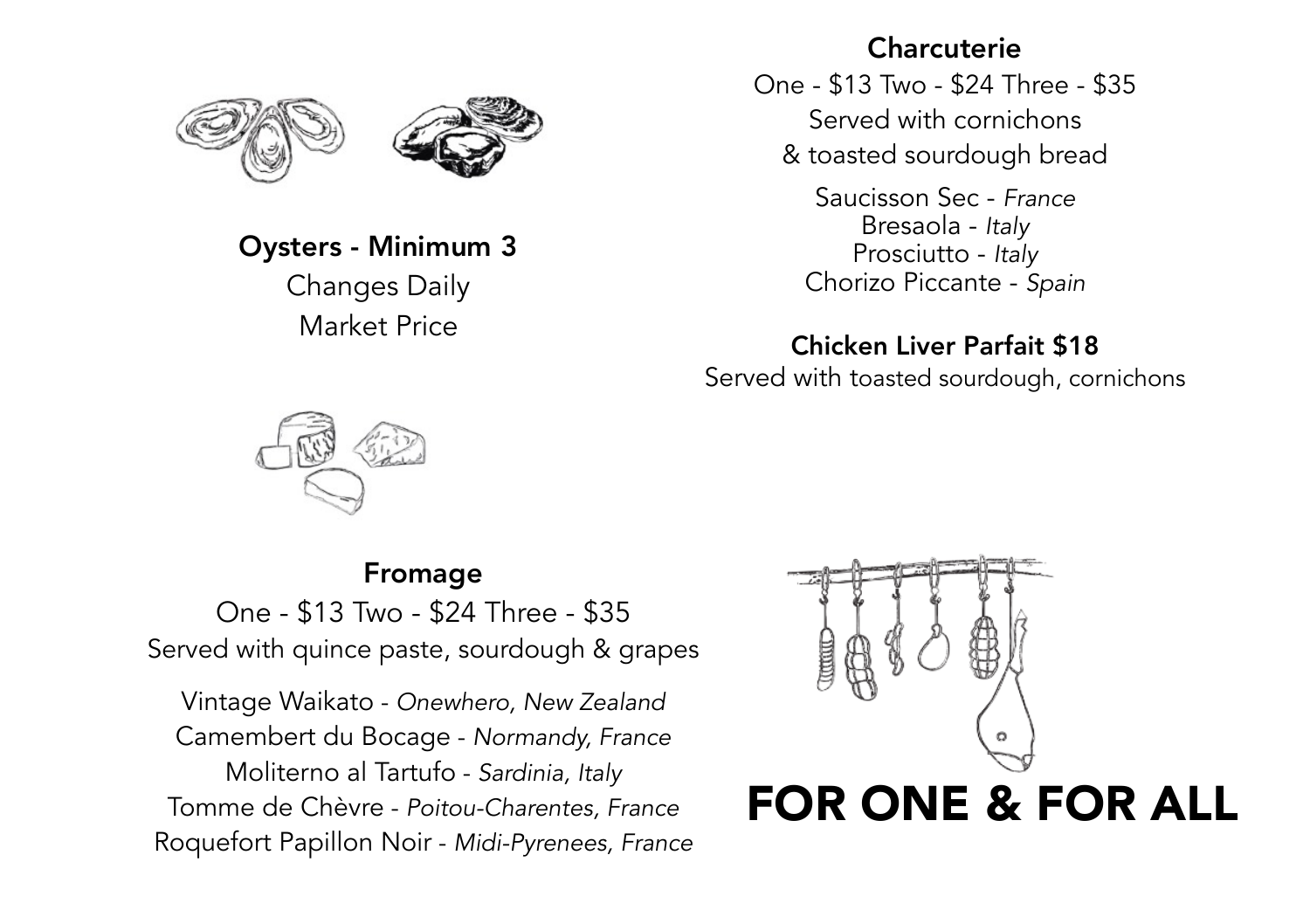## ENTREE

# MAIN

#### Ora King Salmon Sashimi \$26 NF/GF/DF

Avocado, Cucumber, Radish, Vanilla, Tapioca, Caviar

#### ~ Charred NZ Octopus \$26 NF/GF

Chorizo, Clams, Paprika, Saffron, Butter Beans, Basil

#### ~ Shallot Tarte Tatin \$24 V/NF

Aceto Modena, Beetroot, Crème Fraîche, Endive

### Noble Chou Farci \$24 NF/GF

Cauliflower, Pickled Pork, Bitter Leaves, Puffed Quinoa

#### ~ Butternut Squash Terrine \$24 V/NF/GF/DF

Whipped Tofu, Allspice, Granny Smith, Pepitas

### Side Dishes \$11 Each

Mixed Leaf Salad, Lemon Dressing & Garnishes Baby Potatoes, Buttermilk Pesto, Watercress Steamed Broccoli, Pecorino, Pine Nuts **PLATES** 

## Crispy Fried Eggplant \$35 VG/NF

Soy, Panko Crumb, Date Purée, Steamed Kale, Pickles

#### $\ddot{\phantom{0}}$ Local Caught Catch Of The Day \$M.P NF

Carrot, Green Peas, Wasabi Beurre Blanc, Mint, Coriander, Ginger

## ~ 55-Day Aged Beef Eye Fillet \$46 NF

Charred Onion, Oyster Mushroom, Potato, Leek, Stout Velouté

## $\ddot{\phantom{0}}$ 21-Day Aged Lamb Rack \$46 GF

Brussel Sprouts, Smoky Almonds, Salsa Verde, Sour Cream

## ~

#### Smoked Fish Risotto \$35 NF/GF

Charred Fennel, Pernod, Dry Mango, Chives, Parmigiano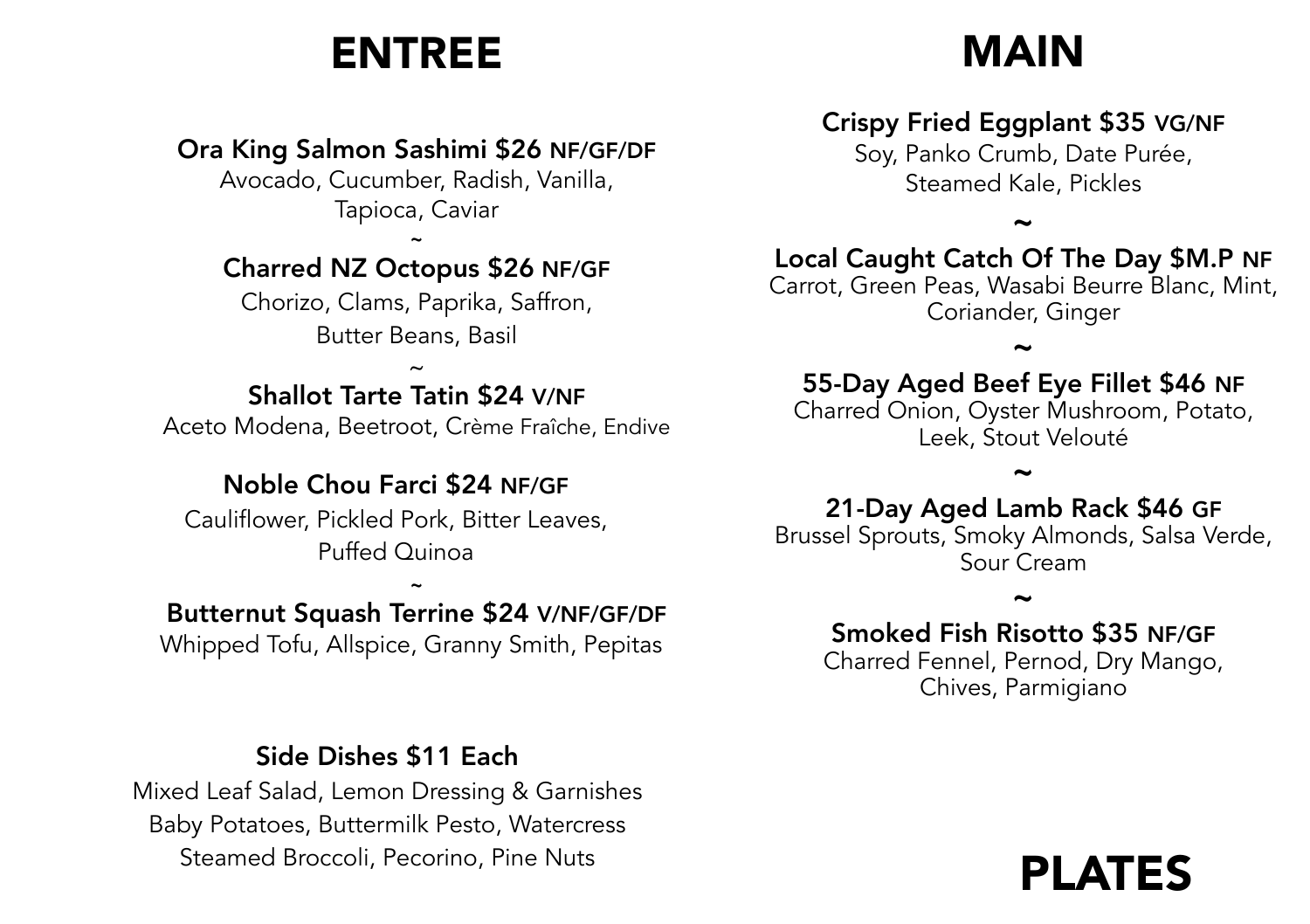#### Noble Poached Pear \$19 GF/DF

White Wine, Saffron, Coconut, Pistachio, Vanilla

#### $\sim$ Smoked Chocolate S'mores \$19 NF

Salted Pretzel, 50% Whittaker's, Baileys, Manuka

#### $\sim$ Baba au Rhum \$19 NF

Pineapple, Malibu, Kaffir Lime, Crème Chantilly

#### $\ddot{\phantom{1}}$ Noble Rot Truffle Selection \$6 each

Cognac, Dark Chocolate & Dutch Cocoa NF/GF Cardamom, White Chocolate & Coconut NF/GF Almond, Milk Chocolate & Disaronno GF

### DIGESTIF

| Hennessy V.S                           | \$16 |
|----------------------------------------|------|
| Hine Rare V.S.O.P                      | \$18 |
| Hine Antique X.O                       | \$28 |
| Calvados du Breuil D'Auge V.S.O.P      | \$16 |
| Calvados Gontier Domfrontais 2013 \$17 |      |
| Delord Bas Armagnac X.O.               | \$22 |
| Delord Bas Amagnac Vintage 1995        | \$24 |
| Delord Bas Amagnac Vintage 1982        | \$26 |

## HOT DRINKS

| L'affare Espresso      |  |      |
|------------------------|--|------|
| Black - $$5$ / White - |  | \$6  |
| Liqueur Coffee         |  | \$15 |
| T Leaf Tea             |  | \$6  |
| Hot Chocolate          |  | \$6  |

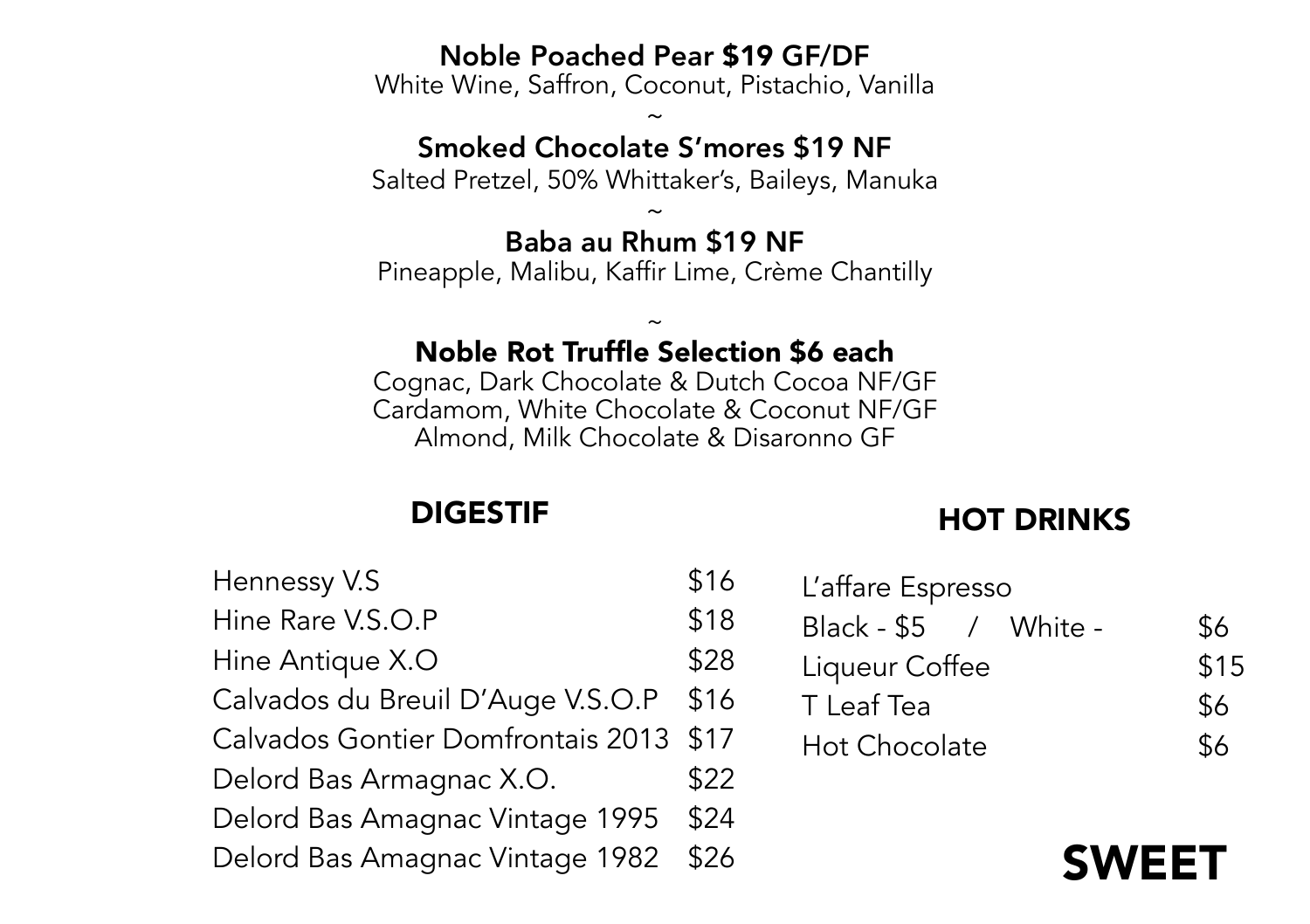## DESSERT WINE

| <b>DESSERT WINE</b>                                                                |                         |      |     |
|------------------------------------------------------------------------------------|-------------------------|------|-----|
| <b>New Zealand &amp; International</b>                                             |                         | 60ml |     |
| 2016 Stonecroft Late Harvest Gewürztraminer                                        | Hawke's Bay             | 14   |     |
| 2011 Alpha Domus Noble Selection Semillon                                          | Hawke's Bay             | 16   | 92  |
| 2010 Bilancia La Collina Viognier Tardieu                                          | Hawke's Bay             | 21   | 124 |
| 2017 Escarpment Hinemoa Riesling                                                   | Martinborough           | 16   | 88  |
| 2018 Johanneshof Noble Late Harvest Riesling                                       | Marlborough             | 15   | 87  |
| 2018 Fromm Beerenauslese Riesling                                                  | Marlborough             | 14   | 78  |
| 2019 Greywacke Botrytis Pinot Gris                                                 | Marlborough             | 15   | 84  |
| 2014 Pegasus Bay Finale Noble Barrique-Matured Sauvignon Blanc Waipara, Canterbury |                         | 16   | 88  |
| 2020 Corrado Tonelli Visner di Pergola Selezione Vino e Visciole Marche, Italy     |                         | 15   | 185 |
| 2017 De Bortoli Noble One Botrytis Semillon                                        | Riverina, Australia     | 14   | 79  |
| 2008 De Bortoli Deen Vat Series 5 Botrytis Semillon                                | Riverina, Australia     | 16   | 125 |
| 2017 Bodegas Olivares Dulce Monastrell                                             | Jumilla, Spain          | 16   | 117 |
| 2016 Robert Weil Kiedrich GRÄFENBERG Riesling Auslese Rheingau, Germany            |                         | 25   | 149 |
| 2014 Bott-Geyl Gewurztraminer VT "Clos des 3 Chemins"                              | Alsace, France          | 22   | 136 |
| 2015 Anselmi I Capitelli Recioto di Soave                                          | Soave, Veneto, Italy    | 17   | 96  |
| 1995 Monsanto Vin Santo del Chianti                                                | Tuscany, Italy          | N/A  | 195 |
| 2018 Donnafugata Ben Rye Passito di Pantelleria                                    | Sicily, Italy           | 21   | 119 |
| 2019 Oremus Tokaji Late Harvest                                                    | Tokaj, Hungary          | 22   | 139 |
| 2008 Gai'a Assyrtiko Vin Santo                                                     | Santorini, Greece       | 26   | 208 |
| 2013 Vega Sicilia Oremus Tokaji Aszu 6 Puttonyos - 500ml                           | Tokaj-Hegyalja, Hungary | N/A  | 275 |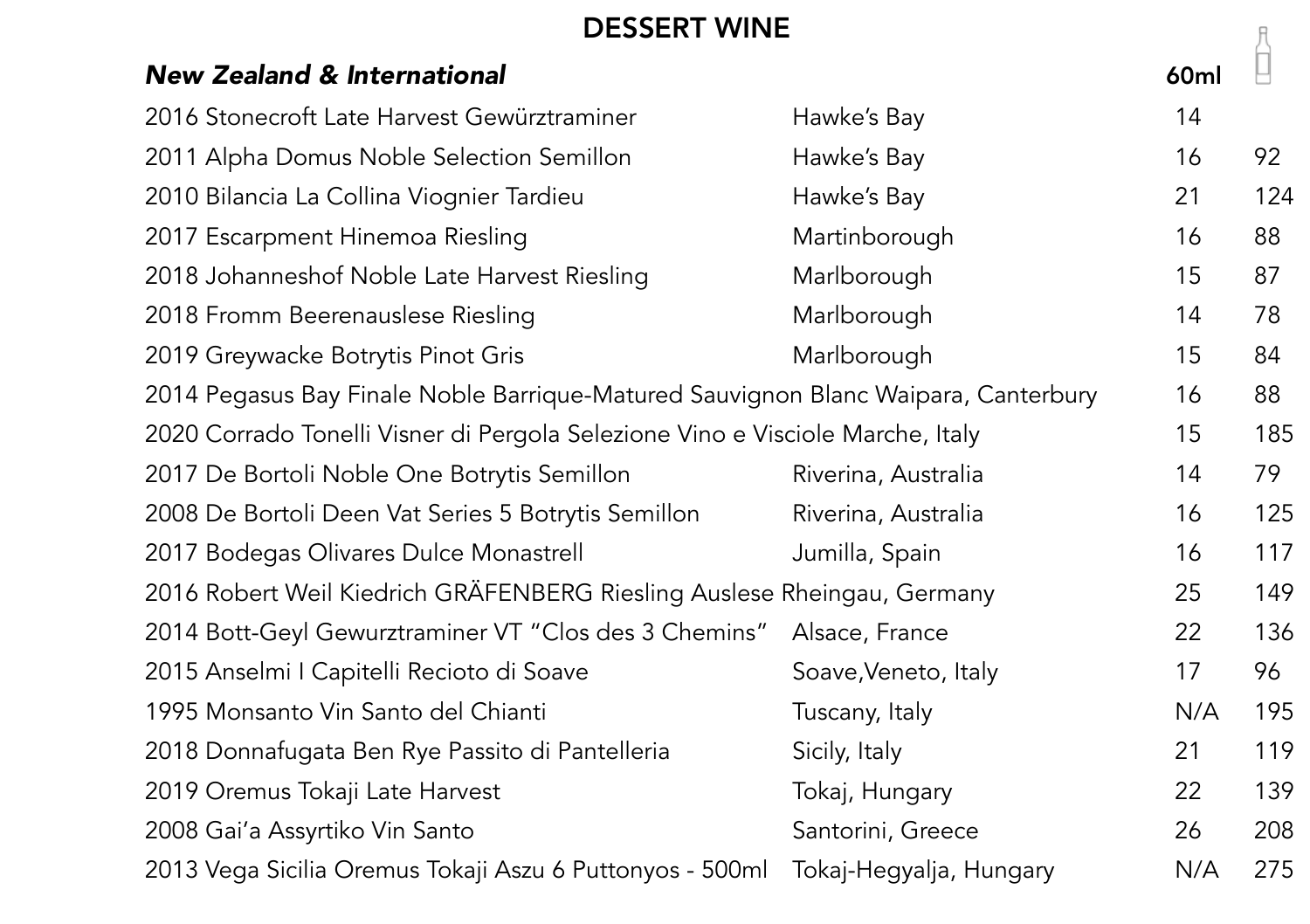# *Sauternes - France* 60ml 2019 Château Villefranche Christianus et al. et al. et al. et al. et al. et al. et al. et al. et al. et al. et a 2009 Château Suduiraut Lions de Suduiraut Christianus Sauternes, France 22 129 2003 Château Rieussec and Sauternes, France 28 165 1999 Château d'Yquem - 750ml<br>
Sauternes, France Manuel N. N. 1980

## SHERRY / MADEIRA

| <b>Sherry - Spain</b>                                                             |                             | 60ml |
|-----------------------------------------------------------------------------------|-----------------------------|------|
| Gonzalez Byass Fino Tio Pepe                                                      | Jerez de la Frontera, Spain | 14   |
| Gonzalez Byass Fino Tio Pepe En Rama - Thick Flor                                 | Jerez de la Frontera, Spain | 15   |
| Hidalgo La Gitana Manzanilla                                                      | Sanlúcar de Barrameda       | 16   |
| Lustau Amontillado Escuadrilla                                                    | Jerez de la Frontera, Spain | 17   |
| Gonzalez Byass Cuatro Palmas Amontillado                                          | Andalucía, Spain            | 18   |
| G. Byass Del Duque Amontillado Muy Viejo 30 Anos VORS Jerez de la Frontera, Spain |                             | 22   |
| G. Byass Apostoles Palo Cortado Rare and Old Solera                               | Jerez de la Frontera, Spain | 22   |
| Hidalgo La Gitana Oloroso Faraon                                                  | Sanlúcar de Barrameda       | 18   |
| Alvear Solera Reserva 1927 Pedro Ximénez                                          | Montilla-Morilez, Spain     | 17   |
| Madeira - Portugal                                                                |                             | 60ml |

| H & Henriques Rainwater              | Madeira, Portugal |    |
|--------------------------------------|-------------------|----|
| H & Henriques Sercial 10 Years Old   | Madeira, Portugal | 18 |
| H & Henriques Terrantez 20 Years Old | Madeira, Portugal | 25 |